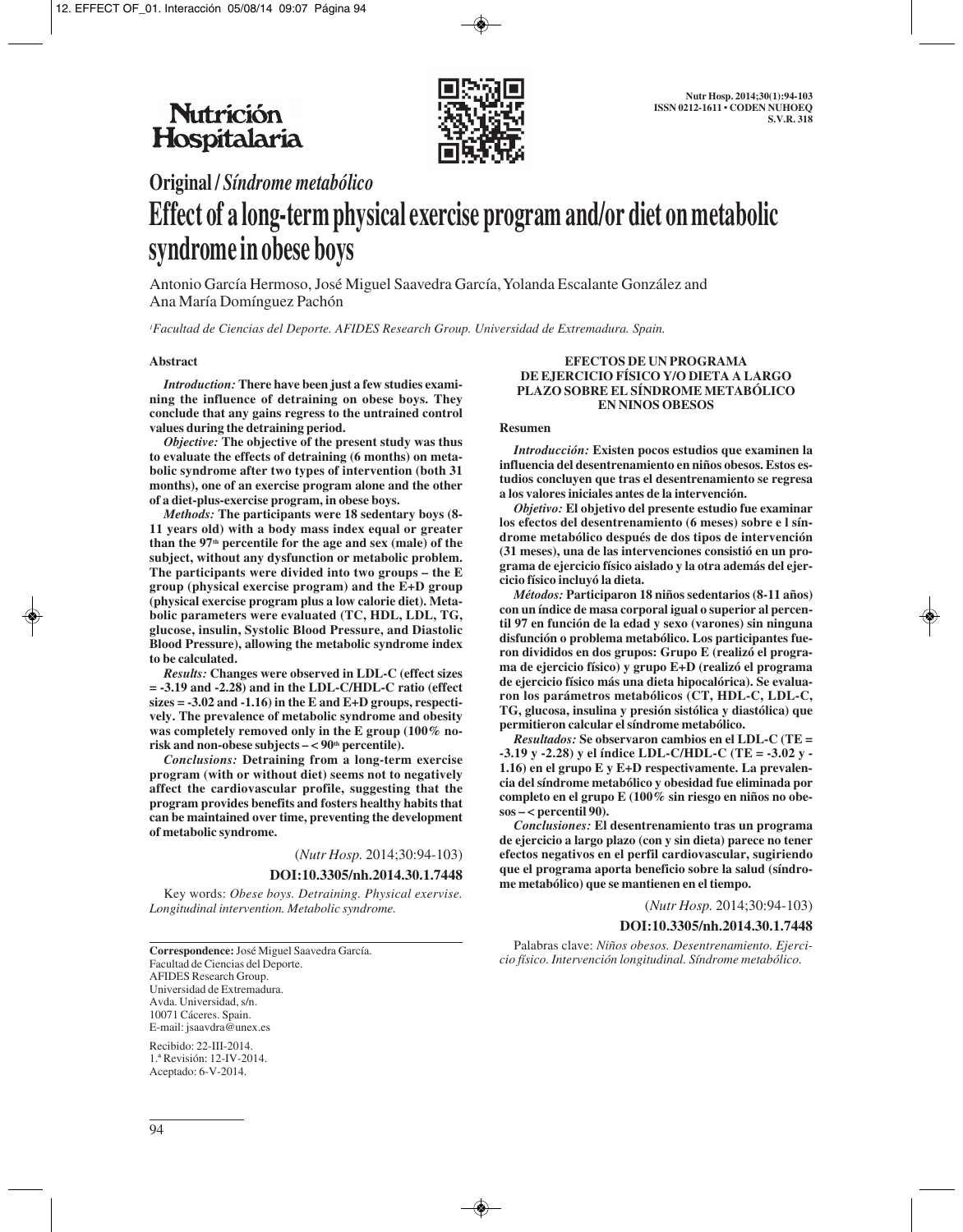### **Abbreviations**

BMI: Body mass index. DBP: Diastolic Blood Pressure. ES: Effect size. MetS: Metabolicsyndrome index. PA: Physical activity. SBP: Systolic Blood Pressure.

## **Introduction**

The worldwide prevalence of childhood obesity has increased dramatically over the past three decades, and has come to be considered a pandemic of the  $21^{\text{st}}$  century<sup>1</sup>. The mechanisms responsible for the increasing prevalence of childhood obesity are not fully understood, although lifestyle changes characterized by increased caloric intake and decreased energy expenditure play a key role<sup>2,3</sup>. Various instruments are available to assess or estimate physical activity (PA) prior to intervention aimed at increasing it: questionnaires such as the IPAQ (International Physical Activity Questionnaire), pedometers, or accelerometers. These last have been widely used in children<sup>4</sup>.

Governments worldwide are working to implement strategies to prevent obesity, encouraging the pursuit of healthier lifestyles<sup>5</sup>. Prevention, especially in young people, is universally regarded as the best method to reverse the rising global prevalence of obesity<sup>5</sup>. It is known that changes in lifestyle habits can reduce the risk of cardiovascular disease in adulthood<sup>1</sup>. In this sense, the latest Cochrane Library review suggests the need for longitudinal studies, because they would provide invaluable information on the sustainability of the beneficial effects of these interventions in overweight and obese children<sup>5</sup>. Many studies have examined how programs of physical exercise and/or diet plus physical exercise affect metabolic parameters in obese children. Few, however, have assessed how the subsequent detraining might influence those parameters in this obese population $6-8$ .

Detraining has been defined as the partial or complete loss of training-induced anatomical, physiological, and performance adaptations as a consequence of training reduction or cessation<sup>9</sup>. In this regard, a recent study has confirmed that there has been a marked lack of work following up the detraining after programs designed to treat pædiatric cases of obesity<sup>8</sup>. The few studies that exist on detraining indicate that, following short-term (3-4 months)<sup>7,8,10</sup> and medium-term  $(9 \text{ months})^6$  physical exercise programs alone<sup>8,9,11</sup> or in combination with diet7 , there is usually a negative effect on various metabolic parameters7,8,10. In particular, the results show negative changes in triglycerides<sup>6-8,10</sup>, insulin<sup>6,10</sup>, glucose, $10$  and HOMA-IR<sup>6</sup> following the detraining period. These studies show that, while supervised

exercise can slow the progress of obesity, and improve insulin sensitivity and metabolic risk factors, once the supervised exercise has stopped, the health benefits weaken or vanish<sup>6</sup>. There have as yet been no studies examining the influence of long intervention programs (of at least one year) on obese boys' detraining. Longterm intervention might generate more consistent and lasting benefits<sup>9</sup>. Given this context, the objective of the present study was to evaluate the effects of detraining (6 months) on metabolic syndrome after an intervention (31 months –including holiday period) of an exercise program and of a diet-plus-exercise program in obese boys.

## **Material and methods**

## *Study design*

The study was of a quasi-experimental design, with the intervention being conducted from november 2007 to june 2011.

## *Subjects*

A total of 105 boys were invited to participate through the collaboration of various schools in the town of Cáceres (Spain). The inclusion criteria were: (i) a body mass index (BMI) equal to or greater than the  $97<sup>th</sup>$  percentile for the age and sex (male) of the subject, and (ii) age between 8 and 11 years as defined by Spanish population curves<sup>11</sup>. Subjects were excluded if they were: (i) regularly practising physical activity (PA), or following an exercise program or some other therapy  $(n = 65)$ ; (ii) involved in any weight control program  $(n = 18)$ ; (iii) were taking any medication  $(n = 8)$ ; (iv) had any type of dysfunction limiting their PA  $(n = 2)$ ; other reasons (metabolic problems, unable attend the exercise program, etc.) (n  $= 24$ ). The final sample consisted of 18 Caucasian boys (10.7±0.9 years). They were divided into two groups the exercise group (E group) who followed a multi-sports exercise program ( $n = 8$ , 10.9  $\pm$  1.0 years), and the physical exercise program plus a low calorie diet (E+D group) who followed a combination of two programs –the exercise program and a low calorie diet (n = 10,  $10.5 \pm 0.85$  years). Several subjects ate at their school's refectory (were included in the E group), making it impossible to randomly assign membership to one or the other group. All the children's parents completed a prior informed consent form. The subjects were referred to the Servicio de Pediatría del Hospital San Pedro de Alcántara of Cáceres (Spain) for evaluation. The study was approved by the Bioethics and Biosafety Committee of the University of Extremadura (Spain) and respected the principles of the Declaration of Helsinki.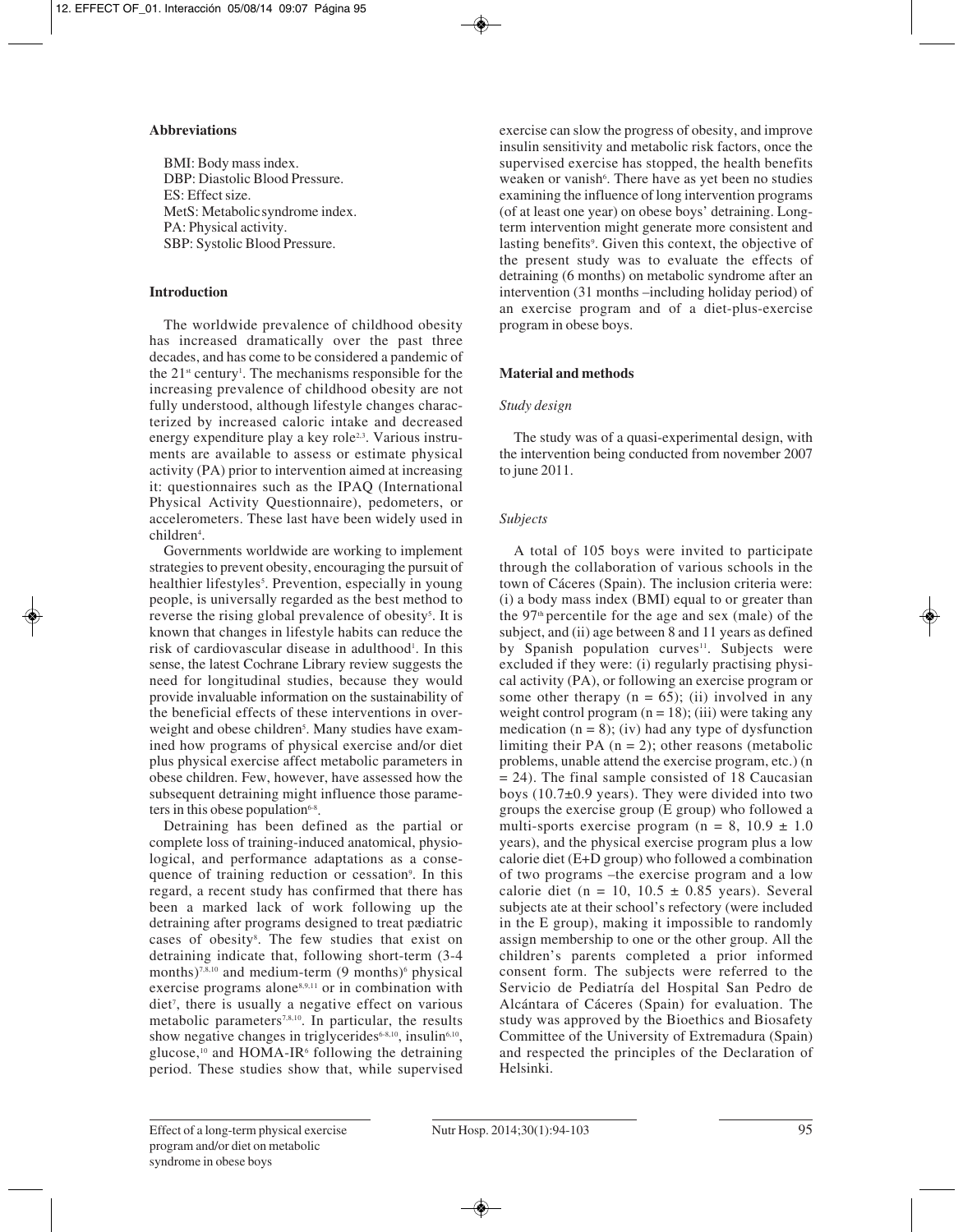#### *Interventions*

#### Exercise program

The exercise program was based in a multi-sports hall, supervised by two MSc's in Sports Sciences (AGH & AMD), and under the overall supervision of two PhD's in Sports Sciences (JMS & YE). The program design was based on previous studies<sup>6,7</sup> and on the more than 15 years experience in implementing this type of health-related exercise program of two of the authors (JMS & YE). The program was of three weekly 90-min sessions. It comprised a warm-up (15-20 min), a main part consisting of pre-sports and multi-sports games with a moderate to vigorous intensity aerobic component (60-65 min), and a cool-down (5-10 min). A progression was established to steadily ramp the subjects up to 60-65 minutes of moderate to vigorous intensity (table I). The intensity of the session was monitored by accelerometry to ensure that all the subjects performed the activities with the same intensity. A Caltrac accelerometer (Hemokinetics, Madison, WI, USA) was used to this end, programmed to function as a PA monitor<sup>12</sup>. This uniaxial accelerometer contains a piezoelectric bender element which assesses the intensity of movement in the vertical plane. Its validity has been demonstrated as a method for estimating energy expenditure in children<sup>13</sup>, and it has been used in other studies<sup>12,14</sup>. Although it does not record such activities as rowing or swimming, no activity of this type was used either in the exercise program or in the subjects' daily PA for the duration of the study.

Compliance was assessed as percentage of exercise sessions attended, and was found to be good, with the children attending more than 78% (81% and 77% in E and E+D group, respectively) of the total exercise sessions (230 sessions). Quantifying the intensities of 13 of the sessions/year selected at random showed no significant differences between the E and the E+D groups in any session, with a mean of 79 and 81 motion counts per session. In the measurement sessions, each child wore an accelerometer. The values taken were the mean of the exercise performed by the group. Not all

| <b>Table I</b><br>Main exercise intervention program |                      |                                |  |  |  |  |  |  |  |
|------------------------------------------------------|----------------------|--------------------------------|--|--|--|--|--|--|--|
| Time (months)                                        | Exercise intensity*  | <i>Exercise duration (min)</i> |  |  |  |  |  |  |  |
| $0 - 6$                                              | Moderate             | $60 - 65$                      |  |  |  |  |  |  |  |
| $6 - 12$                                             | Moderate             | 40                             |  |  |  |  |  |  |  |
|                                                      | Moderate to Vigorous | $20 - 25$                      |  |  |  |  |  |  |  |
| $12 - 18$                                            | Moderate             | 30                             |  |  |  |  |  |  |  |
|                                                      | Moderate to Vigorous | $30 - 35$                      |  |  |  |  |  |  |  |
| 18-24                                                | Moderate             | 15                             |  |  |  |  |  |  |  |
|                                                      | Moderate to Vigorous | $45 - 50$                      |  |  |  |  |  |  |  |
| 24-31                                                | Moderate to Vigorous | $60 - 65$                      |  |  |  |  |  |  |  |

\* All exercise training sessions started with 15-20 minutes warm-up exercises and ended with 5-10 minutes cool-down exercises.

the sessions were quantified since the programming and placement of the accelerometers meant taking time away from the physical exercise program. The use of accelerometers allows one to objectively quantify the subjects' PA, ensuring that the intensity was similar in the two groups. In developing treatment strategies for obesity, one requires quantitative information on PA to provide more effective goals<sup>15</sup>.

#### Diet program

The low-calorie diet consisted of five balanced meals spread throughout the day, with an energy intake of 1,500 kcal/day. It was designed by two endocrinologists (JA & PB) of the Pædiatric Service of the San Pedro de Alcántara Hospital in Cáceres (Spain). In this sense, there have been studies that recommend diets of between 1,500 and 1,800 kcal/day in obese children who are still growing, since in this way their growth and development are not compromised. Thus the diet prescribed was of 1,500 kcal/day, similar to that of other studies<sup>16</sup>. The diet consisted of 57% carbohydrates, 17% proteins, and 26% fats. Foods were selected according to the subject's dietary habits. A series of general recommendations were established focused on basic healthy lifestyle eating: consume  $\geq 5$  servings of fruits and vegetables every day; minimize sugar-sweetened beverages such as soft drinks, sports drinks, and sugaradded fruit juices; have more meals prepared at home rather than purchasing take-away restaurant food; etc. Regular meetings were held with the children's parents for the control and monitoring of the diet.

#### *Measurements*

Each subject was evaluated for the following parameters: eating habits, daily PA, pubertal status, and metabolic parameters. The evaluations were made at the start (baseline), and at  $31$  (3<sup>rd</sup>-year) and  $37$ (detraining) months into the program.

#### Eating habits

Nutrition was assessed with a self-reported 3-day food record (2 weekdays and 1 weekend day in succession – Thursday, Friday, and Saturday) filled in by the parents. The weight of the food was estimated from the parents' records. A computerized database NutrIber was used to calculate the daily intake<sup>17</sup>. Thus the program recorded the average of the three days (kcal/day).

#### Daily physical activity

Daily PA was measured before the intervention, during the follow-up, and in detraining with a validated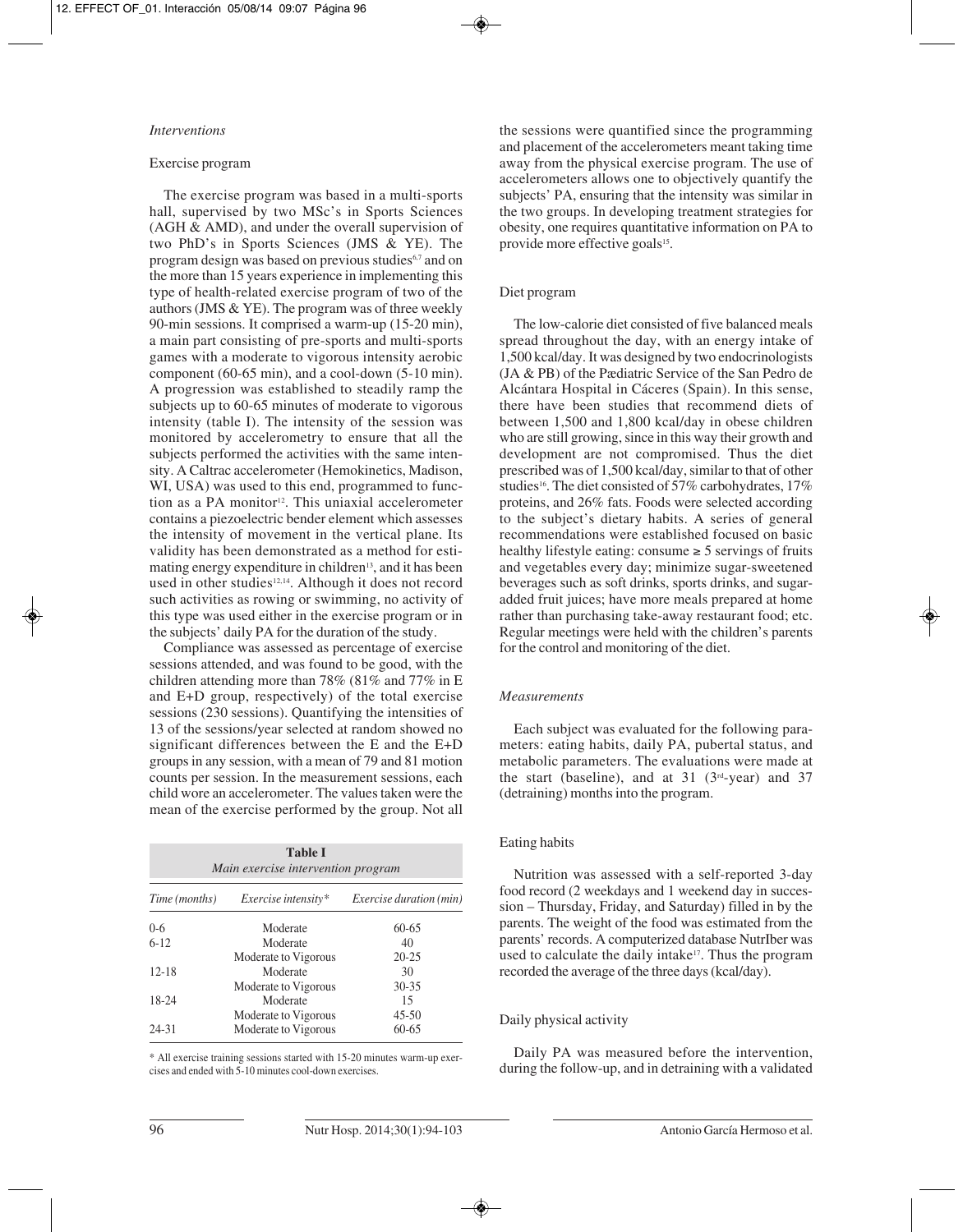uniaxial accelerometer (Caltrac) covering a 3-day period (thursday, friday, and saturday), except during bathing and swimming. All participants were instructed to record the amount of time spent cycling or swimming during the evaluation period. At the beginning and the end of the day, the subjects recorded the number of "motion counts" of the accelerometer, following previously published protocols $12$ . The final Caltrac score was recorded, as also was the average of the three days (motion counts per day). Figure 1 shows the evolution of the physical activity carried out over the three years and the detraining period.

#### Pubertal status and kinanthropometry

Pubertal stage was evaluated by a trained pædiatrician according to pubic hair development using the Tanner classification criteria<sup>18</sup>. This evaluation was applied to ensure that changes throughout the exercise program were not due to differences in the evolution of pubertal status, which otherwise could influence the results. The kinanthropometric measurements followed the International Standards for Anthropometric Assessment (ISAK) protocol<sup>19</sup>: body height, body weight, and waist circumference. Height and weight were measured using standard procedures. BMI was calculated as weight divided by height squared  $(kg/m<sup>2</sup>)$ , and the obese prevalence were determined<sup>11</sup>. Waist circumference was measured three times with a flexible tape at the midpoint between the last rib and the iliac crest at the end of a normal expiration. Standard equipment was used: a scale-mounted stadiometer (Seca, Berlin, Germany), a weight scale (Seca, Berlin, Germany), and a non-extensible measuring tape (Holtain, Crymych, Great Britain).

#### Metabolic parameters

A venous blood sample was collected after at least 10 h overnight fasting. Aliquots of 5 mL were then assayed for the concentrations of plasma total cholesterol (Chod-Pad assay, automatic analyser), HDL (HDL-C plus assay, automatic analyser), triglyceridæmia (Chod-Pad assay, automatic analyser), blood glucose (glucose HK assay, automatic analyser), and insulinæmia (human insulin RIA kit, Linco Research, Missouri, USA). The brachial resting BP was measured 3 times at 2-min intervals after 10 min of rest in supine position with the back supported, using a validated automated device (OMRON RX, Matsusaka, Japan). The homeostasis model assessment of insulin resistance (HOMA-IR) was used to measure the changes in insulin sensitivity among the subjects, and was calculated using the following formula<sup>20</sup>: fasting plasma insulin  $(\mu U/mL) \times$  fasting plasma glucose (in  $mg/dL$ ) ÷ 22.5 × 18.182. The following atherogenic indices were also calculated: LDL/HDL ratio and TC/HDL ratio. The mean arterial pressure was then calculated using the following formula: DBP + (0.333  $\times$  (SBP-DBP)).

#### Metabolic Syndrome Index

The Metabolic Syndrome (MetS) index was calculated as the sum of the age-sex standardized scores of waist circumference, TG-to-HDL-C ratio, mean arterial pressure, and fasting insulin. The validity of this MetS index has been previously tested using confirmatory factor analysis<sup>21</sup>. Metabolic syndrome was considered to be present when a boy had a MetS index above 4.2.



*Fig. 1.—Changes in daily PA at the baseline, third year, and detraining evaluations in obese boys; \*p < 0.05 in the E group; #p < 0.05 in the E+D group.*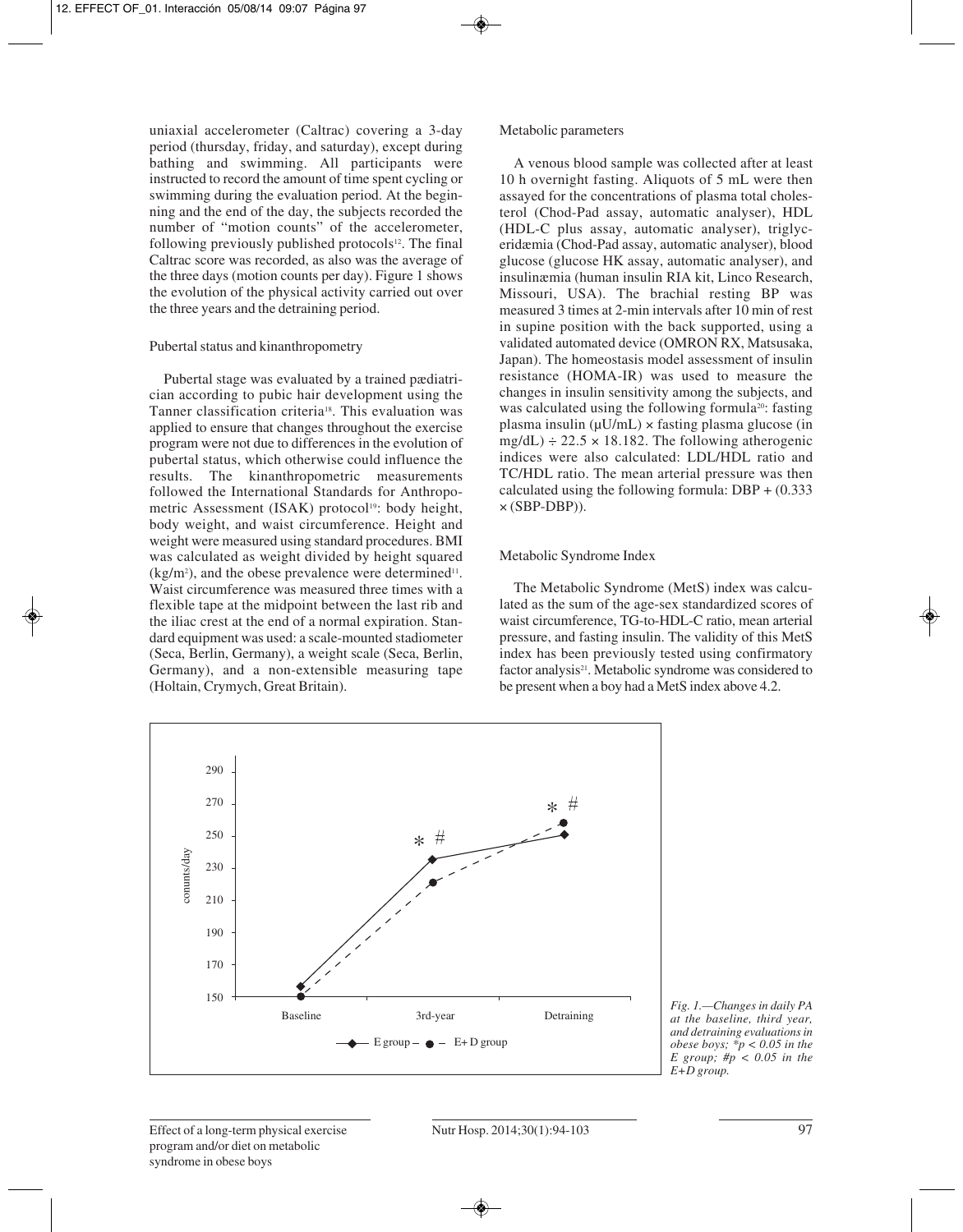#### *Detraining*

At the end of the 3-year intervention programs, the participants were encouraged to join sports activities independently. Thus, 72% of the E group subjects and 75% of the E+D group subjects performed regular physical exercise during detraining, thereby increasing their daily PA compared to the baseline. Following detraining, the subjects were invited back to undertake a re-evaluation of their metabolic parameters. The same methods described previously were used in the re-evaluation.

#### *Statistics*

All the variables satisfied the tests of homoskedasticity (Levene test) and normality (Kolmogorov-Smirnov test) of their distributions. We nonetheless used a non-parametric test as is recommended in cases of small samples<sup>22</sup>. The basic descriptive statistics (means and standard deviations) were calculated. The Kruskal-Wallis test was applied to reveal overall intergroup differences (between the E and E+D groups), and measurements showing significant differences were further analysed for differences between individual groups by the Mann-Whitney U test (baseline *vs* detraining, and 3rd year *vs* detraining). Cohen's categories were used for the magnitudes of the effect size (ES): small if  $0 \leq |d| \leq 0.2$ ; medium if  $0.2 < |d| \leq 0.5$ ; and large if  $|d| > 0.5^{23}$ . Metabolic syndrome and obese prevalence were compared using Pearson's  $\chi^2$ . The level of significance for all statistical tests was set at  $p \le 0.05$ . All calculations were performed using SPSS (version 16.0).

#### **Results**

The variables satisfied the tests of normality (Kolmogorov-Smirnov: 0.351≥z≤1.142, *p*>0.05) and homoscedasticity (Levene: 0.008≥F≤3.784, *p*>0.05). Also, there were no inter-group differences in eating habits, daily PA, ponderal status, or metabolic parameters at the start of the program. Table II lists the characteristics of the groups.

#### *Intra-group differences*

Table III shows the changes and treatment effects at the different evaluations (baseline [a],  $3<sup>rd</sup>$ -year [b], and detraining [c]) in the kinanthropometric and metabolic parameters. Changes were observed neither in daily PA nor in pubertal status until the detraining (table II). This indicates that the changes brought about by the intervention cannot be attributed to these variables. However, there were changes in obese prevalence and both groups in detraining  $(p < 0.05)$  (fig. 2a). For the E group, there were differences between different moments of evaluation in TC (baseline *vs* detraining,  $p = 0.014$ ,  $ES = -3.75$ ; b>c,  $p = 0.025$ , ES = -1.40), LDL-C (baseline *vs* detraining, *p* = 0.014, ES = -3.19), LDL-C/HDL-C ratio (baseline *vs* detraining,  $p = 0.014$ ,  $ES = -3.02$ ), the TC/HDL-C ratio (baseline *vs* detraining,  $p = 0.014$ ; ES =  $-0.46$ ), and glycæmia (3rd-year *vs* detraining,  $p = 0.024$ ,  $ES = 3.44$ ). For the E+D group, there were differences between evaluations in LDL-C (baseline *vs* detraining, *p*  $= 0.004$ , ES  $= -2.28$ ), the LDL-C/HDL-C ratio (baseline *vs* detraining,  $p = 0.017$ ,  $ES = 1.62$ ), insulinæmia (baseline *vs* detraining,  $p = 0.034$ ,  $ES = 1.10$ ), and HOMA-IR (baseline *vs* detraining, *p* = 0.047, ES = 1.03).

With respect to obesity, in the E group its prevalence was reduced to 0% (all boys below 90th percentile). In the E+D group, 20% of boys did not cease to be obese (fig. 2a). For its parts, regarding to metabolic syndrome, in the E group its prevalence was reduced to an index below the threshold established as representing metabolic risk in 100% of the subjects ( $p = 0.001$ ). In the E+D group, the equivalent proportion with reduced prevalence was 50% of the subjects  $(p > 0.05)$  (fig. 2b).

#### *Inter-group differences*

Table IV shows the inter-group differences in metabolic parameters. There were no differences between the two groups  $(p > 0.05)$ .

#### **Discussion**

The present study analysed the effects of detraining (six months) from a longitudinal intervention program



*Fig. 2.—Changes in the Metabolic Syndrome Index (a) and ponderal status (b) at the baseline, third year, and detraining evaluations in obese boys. Prevalence of metabolic syndrome and obesity: \*p < 0.05 in the E group; #p < 0.05 in the E + D group.*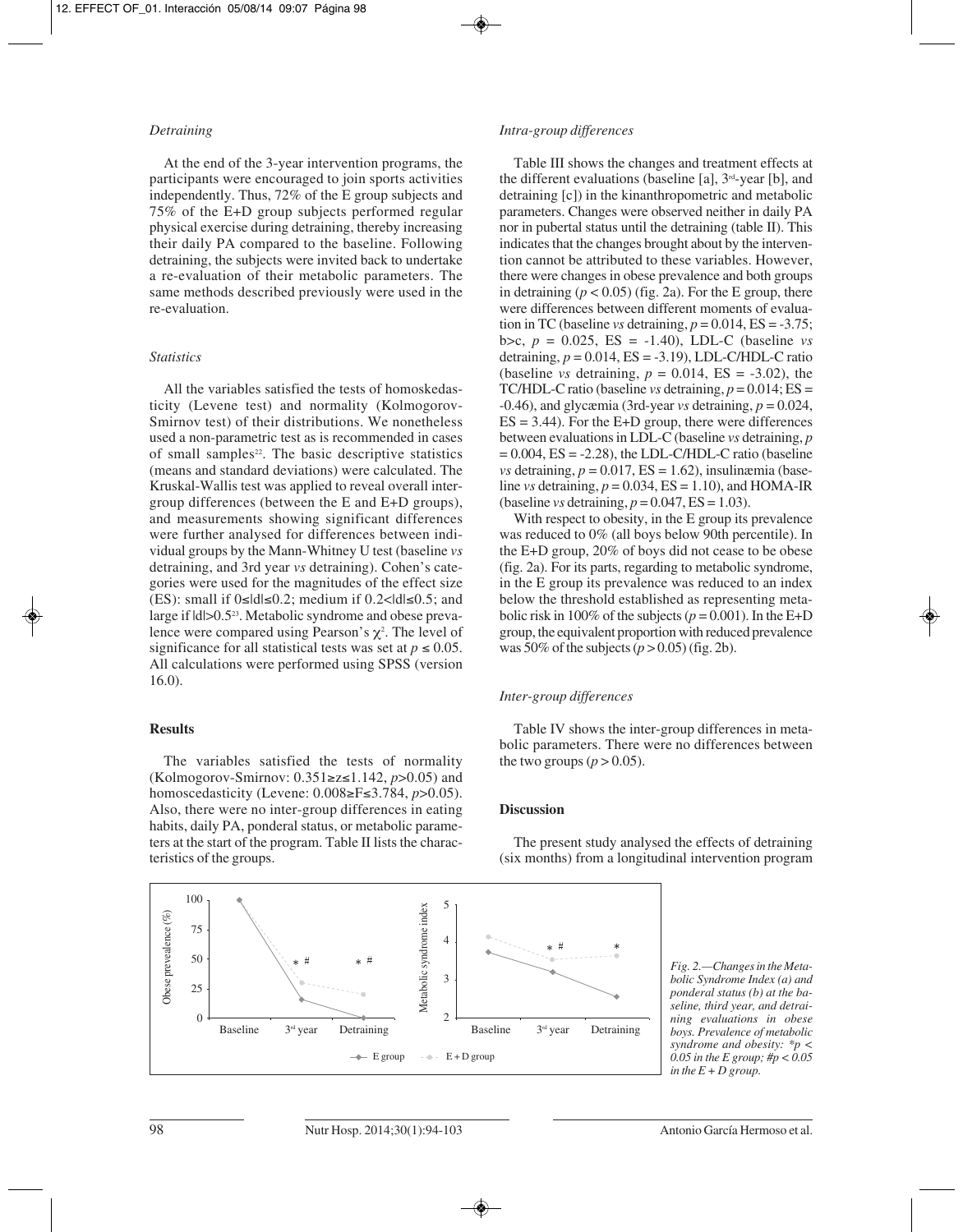|                                                         | Eating habits, daily PA, pubertal status, kinanthropometric, ponderal status, and metabolic syndrome index at baseline, |                                          |                                             | third year, and detraining evaluations in obese boys |                                          |                                            |                                             |                                          |                                             |
|---------------------------------------------------------|-------------------------------------------------------------------------------------------------------------------------|------------------------------------------|---------------------------------------------|------------------------------------------------------|------------------------------------------|--------------------------------------------|---------------------------------------------|------------------------------------------|---------------------------------------------|
|                                                         | <b>Baseline</b>                                                                                                         |                                          |                                             | Third year                                           |                                          |                                            | Detraining period                           |                                          |                                             |
| Variables                                               | $Mean \pm SD$<br>$E$ group<br>$(n=8)$                                                                                   | E+D group<br>$Mean \pm SD$<br>$(n = 10)$ | differences<br>Intergroup<br>$\overline{a}$ | $Mean \pm SD$<br><b>E</b> group<br>$(n=8)$           | E+D group<br>$Mean \pm SD$<br>$(n = 10)$ | differences<br>Intergoup<br>$\overline{a}$ | $Mean \pm SD$<br><b>E</b> groups<br>$(n=8)$ | E+D group<br>$Mean \pm SD$<br>$(n = 10)$ | Intergroup<br>differences<br>$\overline{a}$ |
| Eating habits                                           |                                                                                                                         |                                          |                                             |                                                      |                                          |                                            |                                             |                                          |                                             |
| Energy intake (kcal/day)<br>Daily PA                    | $1952.4 \pm 202.8$                                                                                                      | $1928.6 \pm 257.4$                       | 0.673                                       | $1752.4 \pm 202.8$ $1528.6 \pm 227.1$                |                                          | 0.077                                      | $1833.4 \pm 302.8$ 1928.6 $\pm$ 257.4       |                                          | 0.332                                       |
| 3-day physical activity (counts/day)<br>Pubertal status | $156.2 \pm 36.7$                                                                                                        | $149.9 \pm 36.3$                         | 0.914                                       | $235.3 \pm 45.1$                                     | $221.0 \pm 67.1$                         | 0.427                                      | $250.9 \pm 39.1$                            | $257.9 \pm 45.2$                         | 0.923                                       |
| Tanner stage (pubic hair)<br>Kinanthropometric          | $1.62 \pm 0.52$                                                                                                         | $1.80 \pm 0.63$                          | 0.937                                       | $3.00 \pm 0.21$                                      | $2.57 \pm 0.46$                          | 0.635                                      | $3.33 \pm 0.22$                             | $3.50 \pm 0.14$                          | 0.783                                       |
| Height <sub>(m)</sub>                                   | $1.49 \pm 0.07$                                                                                                         | $1.47 \pm 0.09$                          | 0.235                                       | $1.62 \pm 0.07$                                      | $1.60 \pm 0.13$                          | 0.653                                      | $1.66 \pm 0.08$                             | $1.63 \pm 0.12$                          | 0.493                                       |
| Weight (kg)                                             | $62.4 \pm 11.1$                                                                                                         | $60.5 \pm 11.8$                          | 0.815                                       | $76.6 \pm 14.0$                                      | $71.9 \pm 18.4$                          | 0.598                                      | $76.8 \pm 16.0$                             | $75.5 \pm 21.0$                          | 0.903                                       |
| Waist circumference (cm)                                | $94.0 \pm 9.38$                                                                                                         | $92.0 \pm 8.06$                          | 0.538                                       | $88.4 \pm 8.45$                                      | $87.5 \pm 11.9$                          | 0.874                                      | $90.5 \pm 16.6$                             | $94.3 \pm 12.5$                          | 0.687                                       |
| Ponderal status                                         |                                                                                                                         |                                          |                                             |                                                      |                                          |                                            |                                             |                                          |                                             |
| Obese $(\%)$ #*                                         | 100                                                                                                                     | 100                                      | 1.000                                       | 15.5                                                 | 30.0                                     | 0.768                                      | 0.0                                         | 20.0                                     | 0.648                                       |
| Metabolic Syndrome Index                                |                                                                                                                         |                                          |                                             |                                                      |                                          |                                            |                                             |                                          |                                             |
| At risk $(\%)^*$                                        | 62.5                                                                                                                    | 50.0                                     | 0.894                                       | 0.0                                                  | 25.0                                     | 0.231                                      | 0.0                                         | 43.0                                     | 0.052                                       |

\* chi-squared test;  $\# \geq 97^{\text{th}}$  percentile. \* chi-squared test;  $# \geq 97^{\text{th}}$  percentile.

**Table II**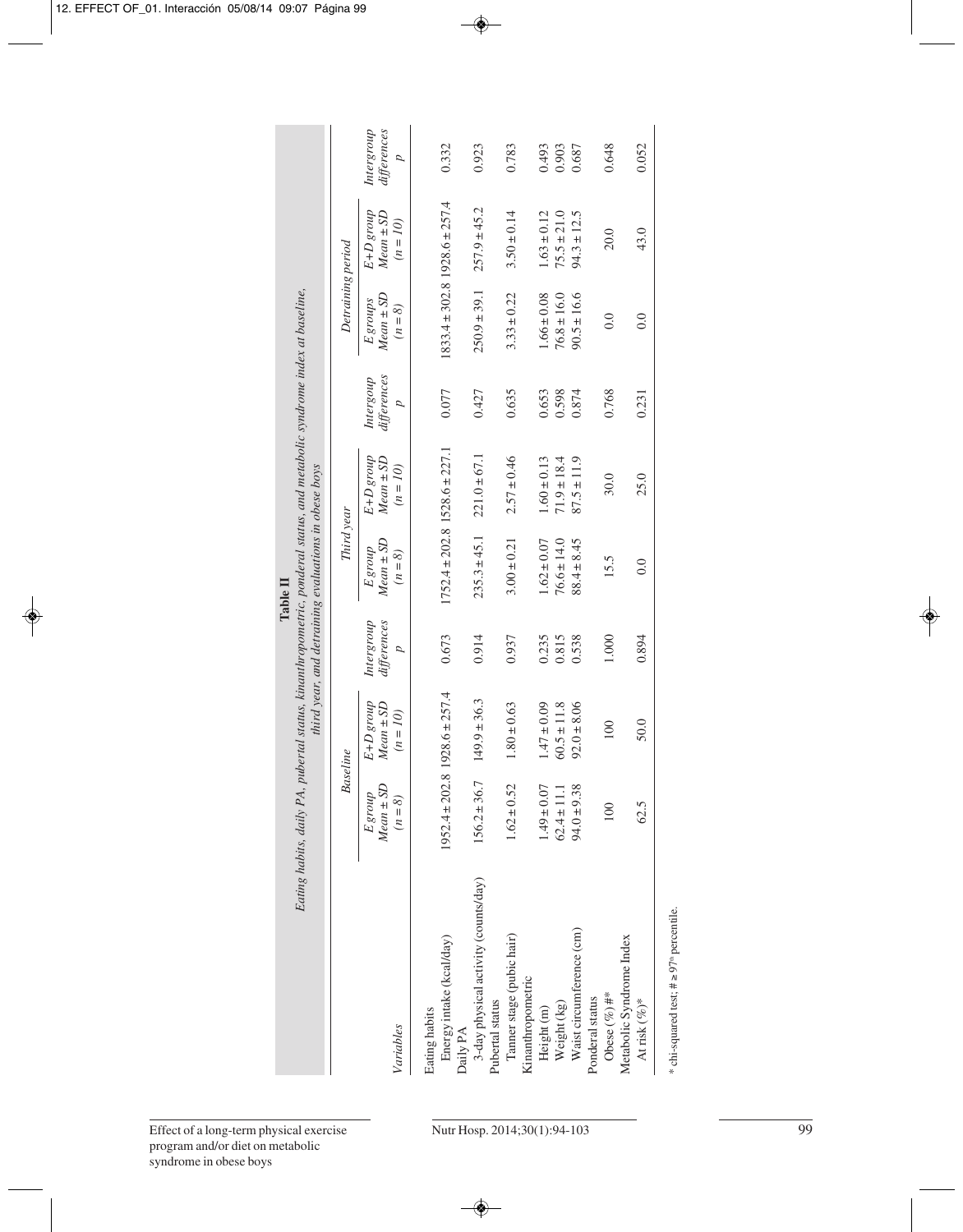|                                                                                                                           | tion time<br>Interver       | $3$ -year $(b)$<br>Baseline (a) | $Mean \pm SD$<br>$Mean \pm SD$ | $50.4 \pm 23.2$<br>$171.9 \pm 16.7$ | $153.1 \pm 24.3$<br>$161.7 \pm 24.5$ | $55.8 \pm 6.91$<br>$53.2 \pm 6.84$ | $53.6 \pm 20.2$<br>$44.2 \pm 11.6$ | $82.6 \pm 17.7$<br>$106.1 \pm 17.8$ | $81.0 \pm 18.2$<br>$101.3 \pm 16.4$ | $59.6 \pm 16.1$<br>$62.9 \pm 30.9$ | $92.4 \pm 50.6$<br>$81.1 \pm 57.2$ | $1.48 \pm 0.23$<br>$2.00 \pm 0.29$ | $1.73 \pm 0.82$<br>$2.42 \pm 0.66$ | $2.69 \pm 0.17$<br>$3.25 \pm 0.28$ | $3.16 \pm 1.17$<br>$3.83 \pm 0.97$ | $13.8 \pm 3.70$<br>$12.7 \pm 8.51$ | $17.8 \pm 6.76$<br>$9.73 \pm 2.41$ | $78.8 \pm 3.35$<br>$91.4 \pm 5.95$ | $88.4 \pm 8.06$<br>$87.6 \pm 5.50$ | $2.68 \pm 0.78$<br>$2.90 \pm 2.17$ | $3.91 \pm 1.64$<br>$2.08 \pm 0.57$ | $110.5 \pm 10.9$<br>$10.0 \pm 7.86$ | $113.0 \pm 9.63$<br>$117.2 \pm 14.4$ | $63.5 \pm 6.66$<br>$64.1 \pm 6.45$ | $60.1 \pm 4.88$<br>$67.9 \pm 8.48$ |
|---------------------------------------------------------------------------------------------------------------------------|-----------------------------|---------------------------------|--------------------------------|-------------------------------------|--------------------------------------|------------------------------------|------------------------------------|-------------------------------------|-------------------------------------|------------------------------------|------------------------------------|------------------------------------|------------------------------------|------------------------------------|------------------------------------|------------------------------------|------------------------------------|------------------------------------|------------------------------------|------------------------------------|------------------------------------|-------------------------------------|--------------------------------------|------------------------------------|------------------------------------|
| Table III                                                                                                                 | Detraining time             | $6$ months $(c)$                | $Mean \pm SD$                  | $127.3 \pm 2.08$                    | $142.8 \pm 23.6$                     | $54.7 \pm 7.23$                    | $55.8 \pm 21.8$                    | $59.3 \pm 10.7$                     | $67.8 \pm 12.8$                     | $67.0 \pm 34.8$                    | $95.5 \pm 78.3$                    | $1.11 \pm 0.30$                    | $1.38 \pm 0.62$                    | $2.36 \pm 0.33$                    | $2.86 \pm 1.12$                    | $13.6 \pm 4.20$                    | $19.9 \pm 12.9$                    | $88.7 \pm 2.31$                    | $89.7 \pm 5.46$                    | $3.17 \pm 0.97$                    | $4.51 \pm 3.28$                    | $110.7 \pm 3.05$                    | $113.5 \pm 10.0$                     | $63.3 \pm 4.93$                    | $67.0 \pm 3.26$                    |
| Mean and standard deviation of metabolic parameters at the baseline, third year, and detraining evaluations in obese boys |                             | Kruskal-Wallis                  | d<br>Ξ                         | 0.009<br>9.509                      | 0.243<br>2.826                       | 0.761<br>0.547                     | 0.533<br>1.257                     | 0.015<br>8.459                      | 0.003<br>11.742                     | 0.980<br>0.041                     | 0.768<br>0.527                     | 0.003<br>11.411                    | 0.033<br>6.835                     | 0.004<br>10.953                    | 0.101<br>4.595                     | 0.382<br>1.926                     | 0.026<br>7.318                     | 0.007<br>10.057                    | 0.672<br>0.795                     | 0.488<br>1.434                     | 0.050<br>5.969                     | 0.973<br>0.054                      | 0.879<br>0.257                       | 0.974<br>0.053                     | 0.103<br>4.543                     |
|                                                                                                                           |                             |                                 | $a$ vs $c$                     | 0.014                               | 0.143                                | 0.759                              | 0.416                              | 0.014                               | 0.004                               | 0.683                              | 0.914                              | 0.014                              | 0.017                              | 0.014                              | 0.065                              | 0.307                              | 0.034                              | 0.469                              | 0.435                              | 0.307                              | 0.047                              | 0.838                               | 0.786                                | 0.836                              | 0.828                              |
|                                                                                                                           | Differences with detraining | evaluations                     |                                | 3.75                                | $-0.79$                              | 0.21                               | 0.66                               | 3.19                                | $-2.28$                             | 0.12                               | 0.21                               | $-3.02$                            | $-1.62$                            | $-0.46$                            | $-0.93$                            | 0.28                               | 1.10                               | $-0.60$                            | 0.38                               | 0.16                               | 1.03                               | 0.11                                | $-0.29$                              | $-0.13$                            | $-0.13$                            |
|                                                                                                                           |                             |                                 | $b$ vsc                        | 0.025                               | 0.283                                | 0.365                              | 0.775                              | 0.101                               | 0.100                               | 0.881                              | 0.721                              | 0.101                              | 0.352                              | 0.297                              | 0.391                              | 0.655                              | 1.000                              | 0.024                              | 0.424                              | 0.456                              | 1.000                              | 1.000                               | 0.838                                | 0.858                              | 0.836                              |
|                                                                                                                           |                             |                                 |                                | $-1.40$                             | $-0.43$                              | $-0.16$                            | 0.10                               | $-1.59$                             | $-0.84$                             | 0.27                               | 0.05                               | $-1.38$                            | $-0.48$                            | $-1.26$                            | $-0.26$                            | 0.20                               | 0.20                               | 3.44                               | 0.19                               | 0.56                               | 0.23                               | 0.02                                | 0.05                                 | $-0.03$                            | 0.59                               |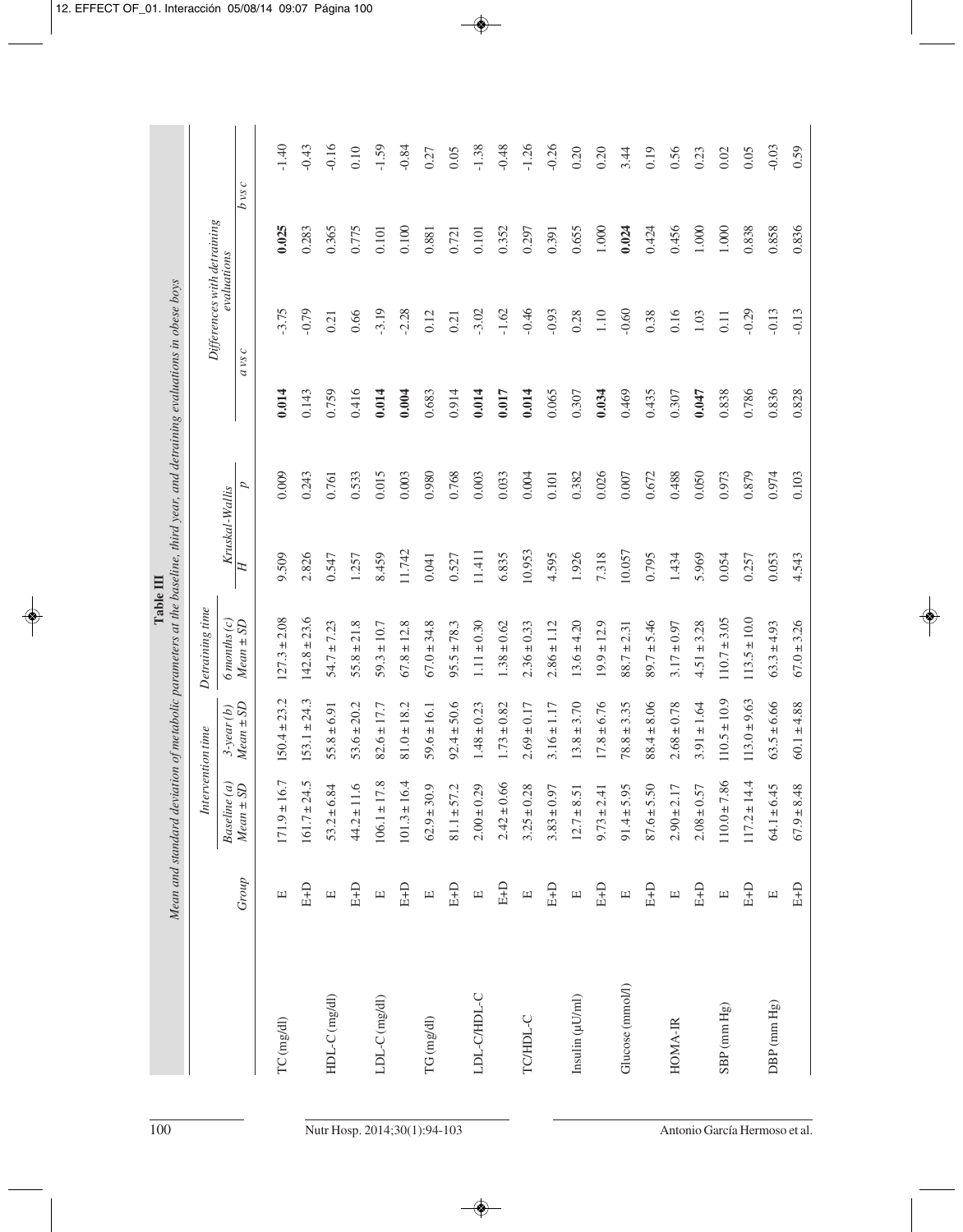|                             | Differences between groups for the changes in metabolic parameters | <b>Table IV</b>        |          |                  |                |  |  |  |  |  |
|-----------------------------|--------------------------------------------------------------------|------------------------|----------|------------------|----------------|--|--|--|--|--|
|                             |                                                                    |                        |          | Mann-Whitney U   |                |  |  |  |  |  |
|                             | E<br>$Mean \pm SD$                                                 | $E+D$<br>$Mean \pm SD$ | $\cal U$ | $\boldsymbol{p}$ | $E\mathcal{S}$ |  |  |  |  |  |
| $\Delta TC \text{ (mg/dl)}$ |                                                                    |                        |          |                  |                |  |  |  |  |  |
| Baseline - detraining       | $-46.0 \pm 17.1$                                                   | $-22.3 \pm 13.3$       | 2.00     | 0.058            | $-1.57$        |  |  |  |  |  |
| Year 3 - detraining         | $-11.3 \pm 7.57$                                                   | $-11.5 \pm 9.63$       | 8.00     | 0.796            | 0.02           |  |  |  |  |  |
| $\Delta HDL-C$ (mg/dl)      |                                                                    |                        |          |                  |                |  |  |  |  |  |
| Baseline - detraining       | $3.00 \pm 7.21$                                                    | $10.0 \pm 11.6$        | 5.50     | 0.361            | $-0.71$        |  |  |  |  |  |
| Year 3 - detraining         | $2.33 \pm 6.81$                                                    | $2.33 \pm 4.63$        | 9.00     | 1.000            | 0.00           |  |  |  |  |  |
| $\triangle LDL-C$ (mg/dl)   |                                                                    |                        |          |                  |                |  |  |  |  |  |
| Baseline - detraining       | $-47.3 \pm 15.6$                                                   | $-35.8 \pm 12.6$       | 5.50     | 0.361            | $-0.82$        |  |  |  |  |  |
| Year 3 - detraining         | $-14.7 \pm 4.51$                                                   | $-13.8 \pm 11.7$       | 7.50     | 0.697            | $-0.10$        |  |  |  |  |  |
| $\Delta TG \text{ (mg/dl)}$ |                                                                    |                        |          |                  |                |  |  |  |  |  |
| Baseline - detraining       | $-8.00 \pm 16.8$                                                   | $16.8 \pm 29.9$        | 5.00     | 0.302            | $-0.99$        |  |  |  |  |  |
| Year 3 - detraining         | $6.00 \pm 23.8$                                                    | $-0.17 \pm 35.8$       | 8.00     | 0.796            | 0.20           |  |  |  |  |  |
| <b>ALDL-C/HDL-C</b>         |                                                                    |                        |          |                  |                |  |  |  |  |  |
| Baseline - detraining       | $-0.95 \pm 0.25$                                                   | $-1.02 \pm 0.39$       | 7.50     | 0.697            | 0.21           |  |  |  |  |  |
| Year 3 - detraining         | $-0.31 \pm 0.17$                                                   | $-0.39 \pm 0.33$       | 9.00     | 1.000            | 0.29           |  |  |  |  |  |
| <b>ATC/HDL</b>              |                                                                    |                        |          |                  |                |  |  |  |  |  |
| Baseline - detraining       | $-0.99 \pm 0.31$                                                   | $-0.92 \pm 0.47$       | 6.00     | 0.439            | $-0.17$        |  |  |  |  |  |
| Year 3 - detraining         | $-0.30 \pm 0.29$                                                   | $-0.38 \pm 0.33$       | 9.00     | 1.000            | 0.26           |  |  |  |  |  |
| $\Delta$ Insulin (µU/ml)    |                                                                    |                        |          |                  |                |  |  |  |  |  |
| Baseline - detraining       | $3.81 \pm 5.55$                                                    | $6.08 \pm 5.41$        | 5.00     | 0.456            | $-0.41$        |  |  |  |  |  |
| Year 3 - detraining         | $-0.57 \pm 1.92$                                                   | $2.41 \pm 7.01$        | 7.00     | 0.606            | $-0.55$        |  |  |  |  |  |
| ΔGlucose (mmol/l)           |                                                                    |                        |          |                  |                |  |  |  |  |  |
| Baseline - detraining       | $-4.00 \pm 3.60$                                                   | $5.17 \pm 4.49$        | 2.00     | 0.060            | $-2.22$        |  |  |  |  |  |
| Year 3 - detraining         | $8.67 \pm 2.52$                                                    | $4.00 \pm 3.03$        | 1.50     | 0.051            | 1.66           |  |  |  |  |  |
| ΔHOMA-IR                    |                                                                    |                        |          |                  |                |  |  |  |  |  |
| Baseline - detraining       | $0.71 \pm 1.34$                                                    | $1.44 \pm 1.30$        | 5.00     | 0.456            | $-0.82$        |  |  |  |  |  |
| Year 3 - detraining         | $0.79 \pm 1.87$                                                    | $0.71 \pm 1.34$        | 8.00     | 0.796            | 0.05           |  |  |  |  |  |
| $\triangle$ SBP             |                                                                    |                        |          |                  |                |  |  |  |  |  |
| Baseline - detraining       | $-0.33 \pm 6.81$                                                   | $-1.23 \pm 4.60$       | 7.50     | 0.697            | 0.15           |  |  |  |  |  |
| Year 3 - detraining         | $-0.11 \pm 5.36$                                                   | $-0.23 \pm 5.60$       | 8.00     | 0.796            | 0.02           |  |  |  |  |  |
| $\triangle DBP$             |                                                                    |                        |          |                  |                |  |  |  |  |  |
| Baseline - detraining       | $-0.21 \pm 5.81$                                                   | $-0.23 \pm 5.60$       | 9.00     | 1.000            | 0.00           |  |  |  |  |  |
| Year 3 - detraining         | $-0.10 \pm 5.36$                                                   | $0.43 \pm 6.23$        | 8.00     | 0.796            | $-0,09$        |  |  |  |  |  |

Effect of a long-term physical exercise program and/or diet on metabolic syndrome in obese boys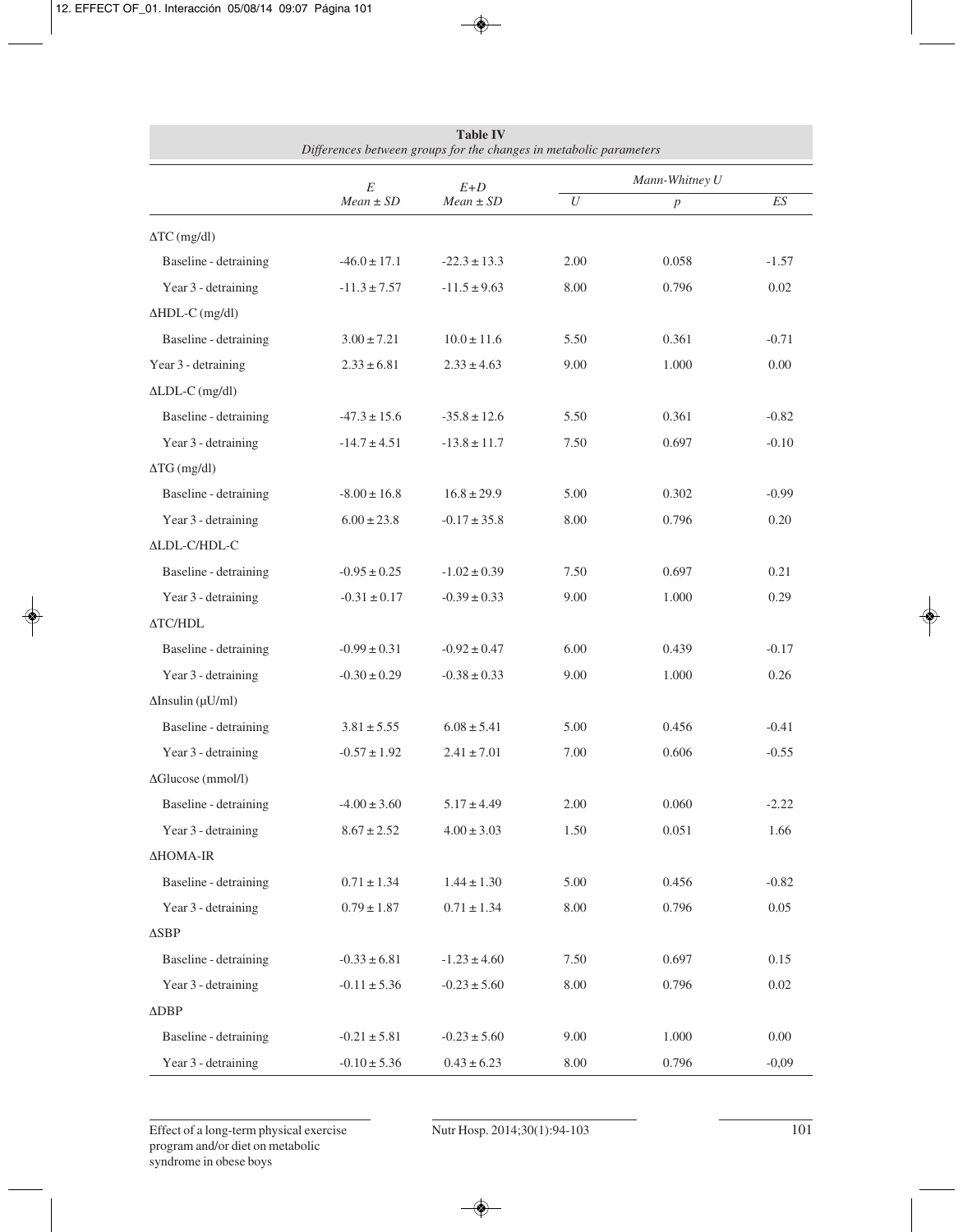based on exercise and/or diet on metabolic parameters in obese boys. To the best of our knowledge, the present work is the first of this type to study the detraining that follows a longitudinal intervention program in obese boys. The results indicated that the changes achieved in the metabolic parameters after both longitudinal interventions were maintained following the detraining, and even improved, especially in the lipid profile. Similarly, there was a reduction in the prevalence of obese and metabolic syndrome in the subjects after the intervention period, and this also was maintained after detraining in the E group. The results thus suggest that long-term exercise (with or without diet) generates lasting, healthy habits that might prevent and alleviate metabolic syndrome. However, due to the number of subjects  $(n = 18)$ , the present study it can be considered only a preliminary investigation.

## *Intra-group differences*

In the lipid profile of the obese subjects, various indicators improved after detraining in both interventions. There stand out the reductions relative to the baseline in LDL-C in the E group  $(ES = -3.19)$  and in the E+D group  $(ES = -2.28)$ , and in the LDL-C/HDL-C ratio in the E group ( $ES = -3.02$ ) and in the E+D group  $(ES = -1.62)$ . This shows the importance of aerobic exercise<sup>24</sup> and combined aerobic-plus-diet<sup>25</sup> programs in generating benefits in LDL-C in an obese pædiatric population. In this sense, a study by Shalitin et al.7 confirmed that even short-term exercise and exerciseplus-diet programs led to decreases in LDL-C levels that were preserved at the end of 1 year, despite weight gain. The indication is thus that both short- and longterm exercise interventions may provide benefits in the prevention of part of obesity-related morbidity. The only parameter that was reduced from the three-year period to detraining was TC, particularly marked in the E group  $(ES = -1.40)$ . Contrary to these findings, other studies have reported increases in TG after physical exercise and/or diet programs (detraining) with TC remaining unchanged  $(3-10 \text{ months})^{6,7}$ . The levels of the other lipid parameters remained close to the initial values, especially in the case of the combined program of diet plus physical exercise, as has also been reported in other studies in the literature<sup>7</sup>. These results demonstrate that short/medium-term interventions are insufficiently effective at maintaining beneficial effects in the long term (after termination of the programs). Therefore, intervention programs for obese boys probably require either ongoing support or longer durations for the benefits to be maintained over time. Such an approach would preserve the beneficial effect of the program and prevent the morbidity associated with obesity by fostering the generation of healthy habits in later life.

Regarding the insulin resistance markers, the detraining appeared to have a negative influence on these in both interventions. Thus, there was a significant increase in glucose levels from the three-year period to detraining with a large ES  $(ES = 3.44)$ . Confirming this result, another study observed an increase in this parameter after three months detraining  $(ES = 0.23)$ , and especially emphasized the importance of exercise in controlling this parameter<sup>6</sup>. Similarly, after the combined (E+D group) intervention there was an increase in insulin in the detraining  $(ES = 1.10)$ , and consequently also in HOMA-IR  $(ES = 1.03)$ . This could reflect the importance of diet in the control of these parameters, as indicated by the results of previous studies<sup>7</sup>.

Finally, with respect to the metabolic syndrome, in the E group the prevalence in obese children decreased  $(\chi^2 = 6.571, p < 0.001)$ . In this same line, another study has documented dramatic reductions in the prevalence of metabolic syndrome in obese children in an 8-week period of exercise training targeted at the fat (max) zone26. There have been no other studies that analyse detraining and metabolic syndrome, and the present study has shown that, after detraining, no subject surpassed the index established as representing metabolic risk  $(≥ 4.2)^{21}$ . It therefore seems that physical exercise is consolidated as a key factor in the prevention of cardiovascular disease risk in obese children, and that this is so even after controlled termination of the program27,28. However, it is likely that boys included in the study were those with a high level of motivation, so they might continue following the program (exercise and diet) after finishing the intervention.

## *Inter-group differences*

No differences were observed in any of the parameters evaluated after the detraining period, suggesting that the two interventions generate similar long-term changes in these parameters. These results appear to indicate that the long-term benefits of the two interventions are equivalent, as also they were during the detraining. Thus, it would seem that in the long term there is no requirement for any comprehensive medical control (dietician and/or endocrinologist) of the obese subject's diet, although healthy habits together with moderate-vigorous physical exercise could generate benefits in this regard.

## **Conclusions**

In conclusion, the detraining from a long-term program of physical exercise alone or in combination with a low calorie diet seemed to have no negative effects on metabolic parameters (parameters not worsen), thus helping resolve metabolic syndrome or prevent its emergence. Indeed, the subjects in the E group classified with metabolic syndrome ceased to be so after the physical exercise program, and this status